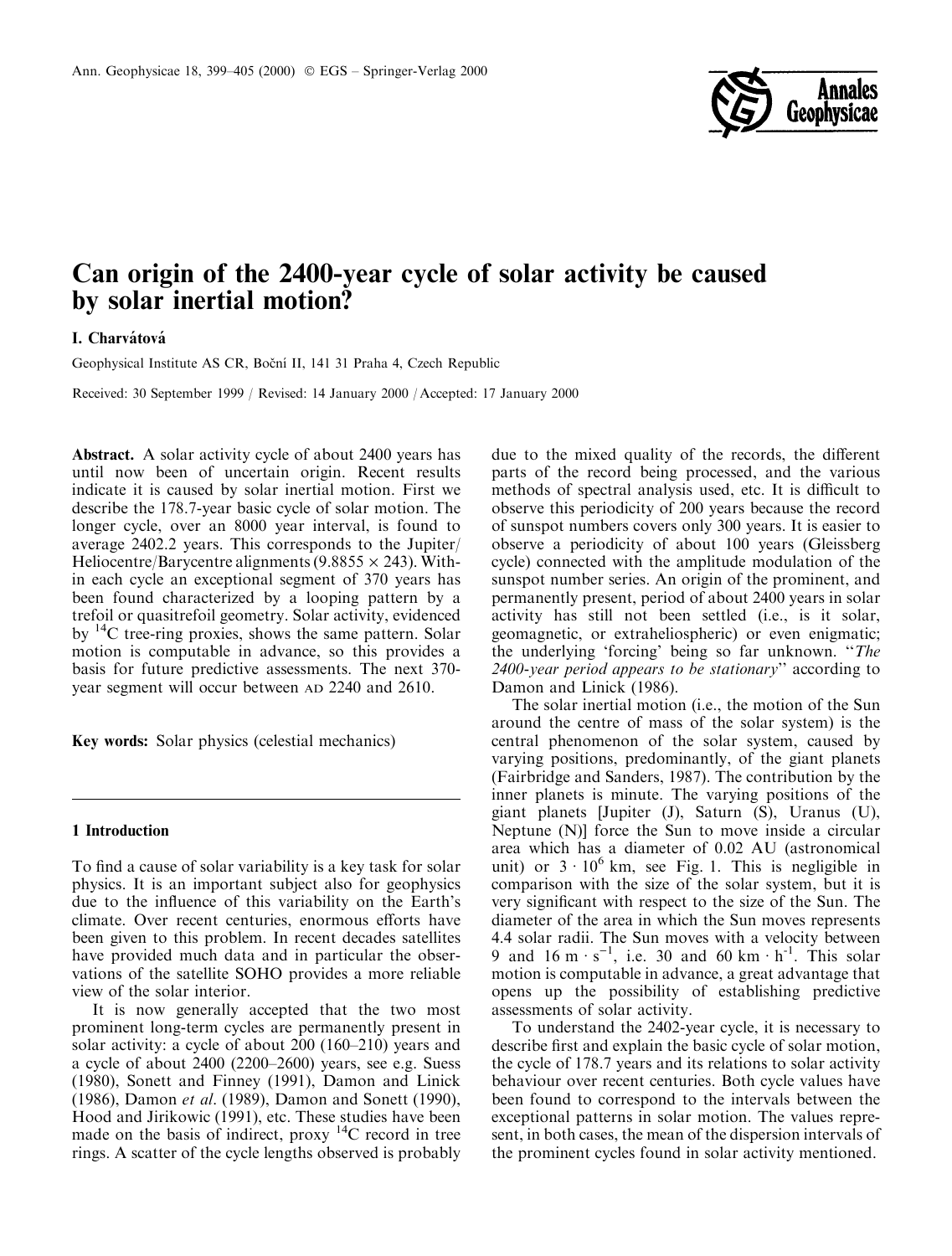

Fig. 1. The orbit of the centre of the Sun around the centre of mass of the solar system (in units of  $10^{-3}$  AU, astronomical unit =  $149 \cdot 10^6$  km), for further details see Fig. 2. The *dashed* horizontal abscissa in the upper part of the figure represents the diameter of the Sun

#### 2 The first basic cycle of 178.7 years in solar motion and its response in terms of solar activity

The first basic cycle of solar inertial motion, the cycle of 178.7 years, was found by Jose (1965) in a repetition of solar motion characteristics computed between 1653 and 2060, and most important the time derivative of the Sun's angular momentum was found. The cycle was confirmed by Fairbridge and Shirley (1987) since 760 AD, and by Fairbridge and Sanders (1987) since 777 AD. Jakubcová and Pick (1987) verified the 178.7 year cycle as the basic period of solar motion periodicities (see their Fig. 1). These periods have been found as its higher harmonics [also Fairbridge, 1997, e.g.  $28 \times 178.7 = 5004.5$  ( $252 \times JS$ ;  $24 \times 208.5$  year VJU)] and mostly correspond to the orbital periods of the giant planets [i.e. the periods of 80–90 (U), 60, 45 (SN), 35 (SU), 30 (S), 13.8 (JU), 12.8 (JN), 11.9 (J), 10 (JS/2)].

The Sun moves in the plane of the solar system, so this action is essentially planar (Z-coordinates have been neglected for initial studies). Therefore, besides the motion characteristics, the geometry of the solar orbit should be most carefully considered. Eventually, this geometrical approach did provide a key for the solution of the solar motion  $-$  solar activity relationship.

A key to solution consists in the separation of solar motion into two basic orbital types (Charvátová, 1988, 1990a, b), see Fig. 2: the ordered (according to JS motion order, 117.3°, 19.86 years in a trefoil) and the disordered. The Sun enters into the orbital trefoils with a spacing, on average, of 178.7 years and moves along a trefoil (in one loop) in about 50 years (10 years), respectively. While the trefoil orbits are, after a rotation, nearly the same, the disordered orbits differ from one to another. After separation, the solar motion itself was discernible and fixed in time as a precise and homogeneous basis suitable for solar-terrestrial studies. Then, it has been possible to observe separated solar motion from a particular view point. The trefoil intervals which recur in regular steps of 178.7 years can be taken and employed as the exceptional and stable pattern of solar motion.

A response to solar motion has been observed in solar activity. In fact, it was noticed that the intervals of disordered solar motion coincide with particular prolonged minima in solar activity, such as the Wolf, Spörer, Maunder and Dalton minima of this millennium.

The results obtained for mutual relationships between solar motion and solar activity during the latest, basic 178.7 year cycle are summarized in Fig. 3a-d. If solar motion is really a cause of solar variability, then the motion along the same (trefoil) orbit should create the same series of sunspot cycles. In fact, the Sun moving along the same orbits during the trefoil intervals of the eighteenth century  $(1734-1785)$  and the twentieth century  $(1913-1964)$  (taken from minimum to minimum of the sunspot cycles), created nearly the same sets of five sunspot cycles (Charvátová, 1990b, 1995a, 1997a, b): cycles  $-1$  to 3 and cycles 15 to 19. Small deviations can be mainly ascribed to lower quality of sunspot numbers in the eighteenth century. Unfortunately, the Wolf number series is not homogeneous. It can be taken as reliable only since about 1850. Earlier, it is of lower quality and before 1749 not even the monthly data are available. This is not sufficient to confirm an exact response of the solar trefoil motion in the Wolf series. The highest and the only significant coefficient of correlation between the successive groups of five sunspot cycles since 1700 and the series from the trefoil intervals is that  $(r = 0.81)$  between the two series of five cycles from both trefoil intervals. The basic cycle of 179 years in those two phenomena, the mutual relation between solar motion and solar activity thus became evident (Fig. 3d).

It was shown (Charvátová, 1995b, c, 1997a) that the lengths of five sunspot cycles  $(15-19)$  created by the Sun moving along the trefoil orbit where motion along one motion loop lasts 10 years (see Fig. 2, top), is stable and equal to 10.1 ( $\sim$ JS/2) years. The more precise length of the cycles  $-1$  to 3 cannot be calculated, mainly due to the lack of monthly data before 1749. However, the mean length of the respective five cycles is also about 10 years. In the surrounding and intermediate intervals, the lengths of sunspot cycles are variable and generally greater (Fig. 3a). The dominant period of  $10.1$  (JS/2) years was detected in sunspot numbers from the both trefoil intervals (Charvátová, 1990b, Fig. 4), in contrast to the longer dominant periods found for the other intervals, up to 11.9 (J) years detected for the Dalton minimum in solar activity  $(1790-1843)$  (Charvátová and Střeštík, 1994). Rabin et al. (1986) and Wilson (1988) found that solar behaviour is bimodal, with modes being 10.1 and 11.9 years.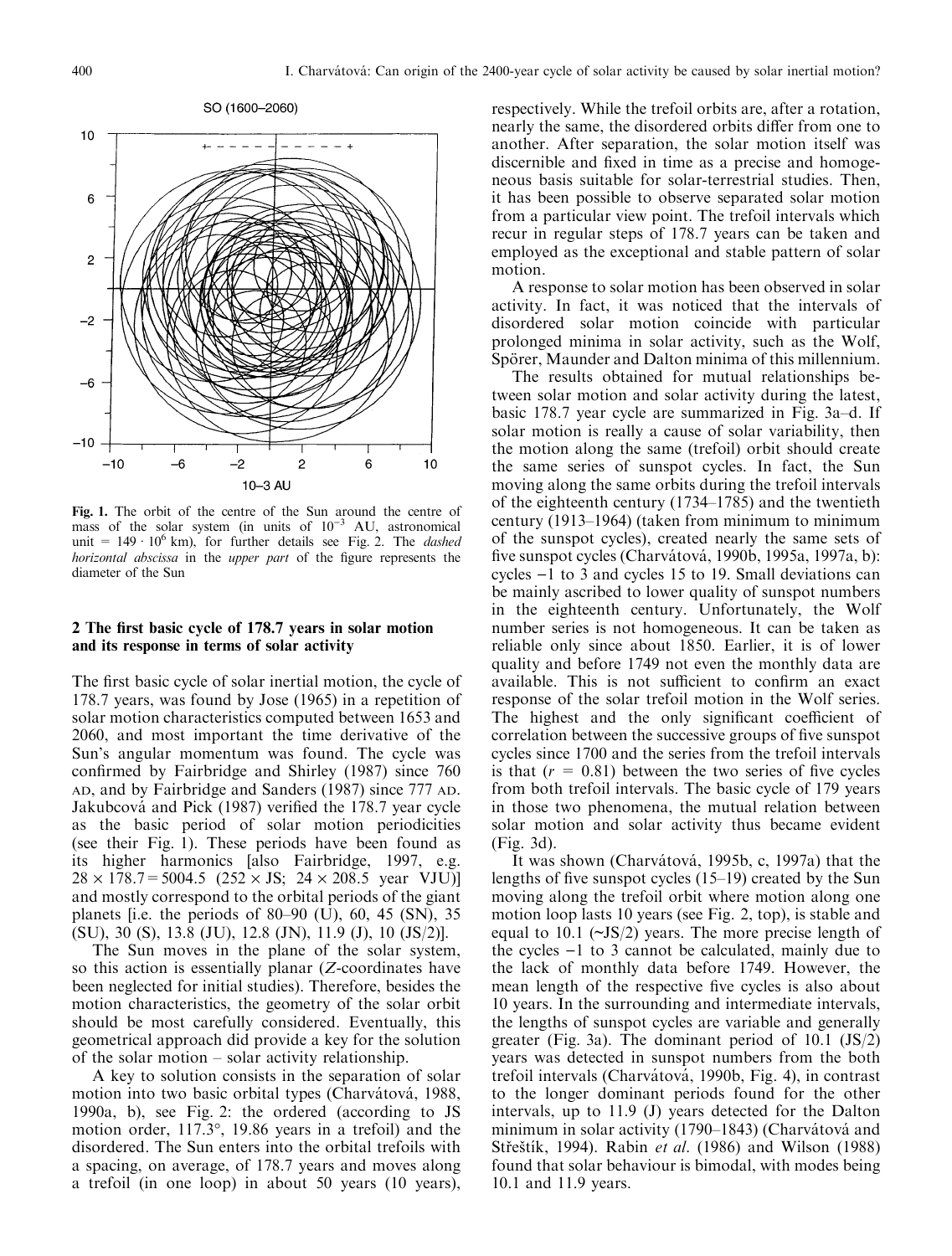

Fig. 2. The orbit of the centre of the Sun around the centre of mass of the solar system (in units of  $10^{-3}$  AU) separated into two basic types, the ordered (in a JS-trefoil) (top) and the disordered (bottom). The area in which the Sun moves has a diameter of 0.02 AU or 4.4  $r_s$ , this being the solar radius, or  $3 \cdot 10^6$  km. The most disordered sections of the intervals lying between the trefoils are plotted. The Sun enters into the trefoils with a periodicity of 178.7 years, on the average (see the times, years at the *top* of the respective figures). The value represents

### 3 The second basic cycle in solar motion: 2402 years, and its response in the proxy solar activity record  $(^{14}C$  in tree rings)

On the very long (millennial) time scale only indirect, proxy 14C records of solar activity (radiocarbon in treerings) are available. Radiocarbon production in the atmosphere and consequently in tree-rings, is owing to a cosmic ray flux which has significantly varied, being in inverse relationship with solar activity. The radiocarbon record in tree-rings thus provides a reliable archive of past solar activity.

The regularity of the 178.7-year cycle is sometimes disturbed: e.g. between  $158$  BC and  $208$  AD, the first 178.7-year basic cycle (the interval between the two consecutive orbital trefoils) was twice shortened to 159 years and during the intermediate intervals the Sun moved along an orbit that is not too far from a trefoil. These 370-year segments of exceptional and nearly stable motion of the Sun (along a trefoil to quasitrefoil orbit) have been found to recur in steps of 2402 years, the mean value being 2402.2 years.

Figure 4 displays the last three such segments: the first from 158 BC to 208 AD, the second from  $2561$  BC to 2193 BC and the third from 4964 BC to 4596 BC. The solar orbits are the same in all three cases, if we imagine them after a rotation. Further back in the past, the Sun moved along the same orbital pattern between the years 7366 BC and 6998 BC. The next such segment will occur between the years 2242 AD and 2610 AD.

the first basic cycle of solar motion. While the trefoils are nearly identical (after a rotation), the disordered orbits differ one from the other. The Wolf, Spörer, Maunder and Dalton prolonged minima of solar activity coincide with the intervals of disordered solar motion. The Sun moves along a trefoil (along one of the loops), over 50 (10) years, respectively. The two latest and the following trefoils are denoted by triangles

The strongest variations in solar activity occurred during each of the second millenia, approximately, where the longest on prolonged solar minima of Spörer (S) and Maunder (M) type occurred. The patterns of the S- and M- minima have always been observed to be different. Hood and Jirikowic (1991) note that the 2400year cycle modulates the amplitude of the cycle at about  $200$  (160–210) years. Charvátová (1995b, c) pointed out the coincidence of S (M) solar orbital patterns with the respective S (M) types of solar minima occurrence, (see Damon and Linick, 1986).

Note should be made here of the symmetry between the moments of the Sun's entrances into the 50-year trefoil orbits during the first millennium (158, 338, 516, 695, ..., BC) and the first millennium (159, 338, 516, 695, ..., AD). The centre of symmetry is the year 25 AD (for details see Charvátová, 1995b, c). In the centre of the 2402-year cycle, smaller irregularities occur in 178.7 year cycle.

The exceptional segments of 370 years that regularly recur in steps of 2402 years have served as a further tool in searching for a response to solar inertial motion in solar activity (Charvátová, 1998). The properties of the 370year segment (exceptionality and approximate stability) are found in the corresponding intervals of the proxy (radiocarbon) record and provide evidence for a solar motion response and indicate that the solar motion could be a cause of solar variability also on a millennial scale.

An analogy with a response of the 50-year trefoil orbital pattern in solar activity (high solar activity cycles with constant 10-year length) suggests that the behav-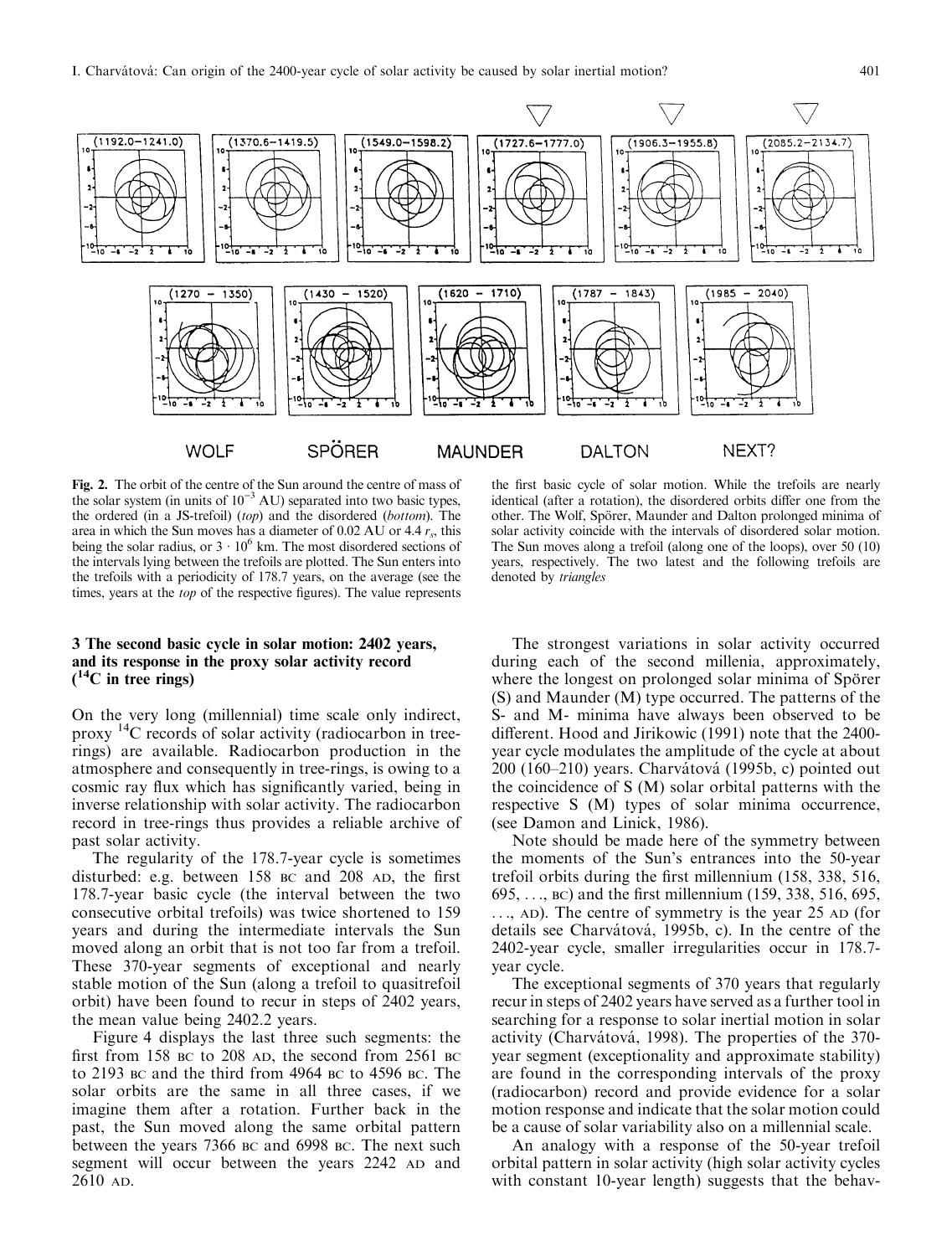

Fig. 3a-d. This figure summarizes the results obtained for solar motion  $-$  solar activity relation around the latest basic 178.7-year cycle. a The lengths of sunspot cycles since AD 1700: notice a constant cycle length equal to  $10$  (JS/2) years during the trefoil interval 1913 $-$ 1964 (taken from minimum to minimum). During the previous trefoil interval (1734-1785) the cycle lengths cannot be calculated more precisely (see text). However, the mean value of cycle lengths is also 10 years there. In the surrounding and intermediate intervals, the cycle lengths are variable and mostly greater. b The solar orbit from AD 1680 to 2001 in sections of  $50-65$  years. Two trefoil intervals are denoted by the triangles. The black circles denote the positions of the sunspot cycle maxima. c The Wolf sunspot numbers since AD 1700. The letter  $A(A')$  denotes the trefoil interval of the eighteenth (twentieth) century. d Coefficients of correlation between the series of five sunspot cycles that occurred during the trefoil intervals [1734-1785 (A) and 1913-1964 (A')] and the successive groups of five sunspot cycles in steps of one cycle since 1700. The only significant coefficient ( $r_k$  = 0.81) is that between the groups of five cycles belonging to the trefoil intervals. The letter  $\overline{D}$  denotes the Dalton minimum of solar activity

iour of solar activity during the exceptional 370-year orbital pattern can be characterized as trefoil to quasitrefoil, or could be close to that described for a trefoil.

Figure 5 shows radiocarbon  $^{14}$ C records for the three latest exceptional segments (the respective solar orbits are plotted in Fig. 4) together with the adjacent millennia, i.e. from 5800 BC to 3800 BC, from 3400 BC to 1400 BC and from 1000 BC to 1000 AD. In all three cases,

exceptionality and approximate stability (without prolonged minima) is seen. In this figure, local or regional data (Irish or German oaks and pine) are taken from Pearson and Quay (1993), Stuiver and Becker (1993) and Stuiver and Pearson (1993). The most stationary part of the record is seen precisely during the 370-year exceptional segments of solar motion.

Figure 6 represents the whole series of data (marine model <sup>14</sup>C ages calculated from atmospheric tree-ring data with a smoothing spline through coral data) taken from Stuiver and Braziunas (1993) since 6000 BC. One can see that the most stationary parts of the record occurred precisely during the 370-year exceptional segments of solar motion denoted there by the dashed vertical lines and by three triangles.

#### 4 Predictive assessments for solar activity up to the year 2610 AD based on analogies with the previous solar motion patterns

Predictions of solar cycle heights and lengths have mostly been made on the basis of broad set of recent solar and geomagnetic data and on the basis of relations found only in the latest high activity solar cycles. Not knowing the underlying source of solar variability, such predictions can be false, as manifested at present in the case of the current cycle number 23 when a high to extremely high cycle has been predicted  $(R_{\text{max}}$  within 140–225) (e.g. Wilson, 1992; Schatten et al., 1996; Kane, 1997). Ahluwalia (1999) predicted that cycle 23 will be a moderate cycle (more like cycle 17). However, it is now clear that the cycle 23 will be one of the lowest activity cycles of this century.

Solar motion, computable in advance, offers instead predictive possibilities, so far, of course, only as analogies with the results found for the previous six millennia. The solar orbits plotted in the intervals of 50 to 65 years from 1680 to 2001 (or 2135) are seen in Fig. 3b, 2. The Sun's orbit in the years  $1985-2035$  is of disordered (nontrefoil) type and similar to that of the second half of the nineteenth century. By analogy, mostly weaker and longer solar cycles should occur. Their lengths could vary between 9.6 and 12.3 years, their  $R_{\text{max}}$  could lie between 65 and 140. The predictions of  $R_{\text{max}}$  for the cycle 23 made during the last decade vary between 140 and 225 (an unacceptable range). Our own prediction made on the basis of solar motion was the only opinion to express the opposite: i.e. a low solar cycle was predicted (Charvátová, 1988, 1990a, b; Charvátová and Střeštík, 1991). Charvátová (1990b) wrote: "The current cycle 22 is probably the last of the high ones. It should be followed by an epoch of about 40 years, in which the solar motion will be chaotic (disordered) and solar activity, therefore, should be low. The cycles will probably be longer and irregular." Charvátová (1995a, b) pointed out that the lengths of future cycles should be variable. As indicated by the initial, 3-year part of the cycle 23 in comparison with the respective part of the cycle 22 (in smoothed form, about  $R_{\text{max}}$  80-90 in comparison with  $R_{\text{max}}$  155 in the same time since the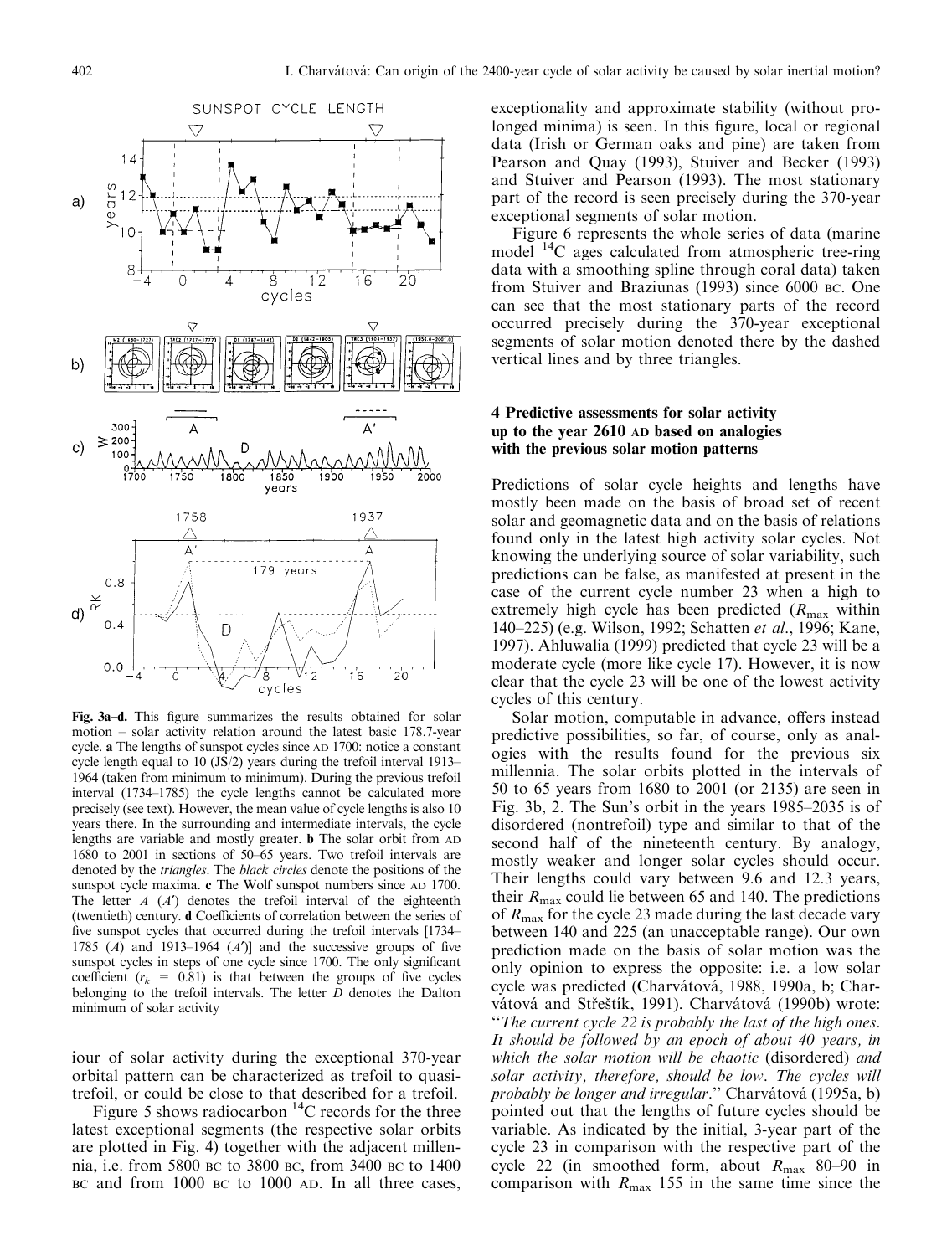

Fig. 4. The 370-year segments of the exceptional, stable pattern of solar motion recurring in steps of 2402 years: notice the twice shortened distance of 159 years between the three trefoils in each

minimum), our prediction was true. After 2085 AD, the Sun will move into the orbital trefoil. The activity series of the cycles 15–19 should be repeated.

The next 370-year exceptional segment will occur after AD 2240. Until 2610 AD, approximately stationary activity should occur as a repetition of solar behaviour during the previous exceptional segments (Figs. 5 and 6). High solar activity cycles with lengths of 10 years could prevail, corresponding to the 10-year lengths occurring for the trefoil type of solar motion.

### 5 Conclusion

These results show that the solar motion around the centre of mass of the solar system could be considered as the cause of solar variability. Not a static, but a dynamic Sun should be taken into account. It appears that solar motion is also the cause of the 2400-year cycle found in proxy of solar activity. The results indicate that the so far unconfirmed source of the approximately 2400-year cycle in solar activity, somewhat surprisingly, could be in solar motion.

The discovery of the exceptional 370-year segments of solar motion that recur in steps of 2402 years and

segment (from 158 BC to 208 AD, from 2561 BC to 2193 BC and from 4964 BC to 4596 BC). The next such segment will occur between 2240 and 2610 AD

their imprint in the radiocarbon record is the main result presented here. The basic cycle of 178.7 years, being the interval between consecutive 50-year orbital trefoils, is twice shortened by about 20 (JS) years, and during the intermediate intervals the Sun moves along the trefoil to a quasitrefoil orbit (Fig. 4). The 50-year orbital trefoils in steps of 178.7 years and the 370-year exceptional segments in steps of 2402 years represent the exceptional patterns of solar motion (Figs. 2, 4). A response of the 50-year trefoil motion in solar activity is a series of five high, 10-year solar cycles (Fig. 3a). A response of the 370-year segments of trefoil to quasitrefoil motion is approximately stationary (linear) with higher solar activity (Figs. 5 and 6). The 10-year cycle length prevails there.

Since solar motion is computable in advance, this permits predictive assessments for future solar behaviour. Moving along the disordered orbit to 2035 AD. (Fig. 2, bottom), which is similar to that of the second half of the nineteenth century (Fig. 3b), the Sun should develop lower solar cycles ( $R_{\text{max}}$  from 65 to 140) of very variable length (from 9.6 to 12.3 years). The initial development of the cycle 23, now in its third year, confirms this for the present cycle. Between 2086 and 2135 AD, a set of cycles comparable to 15 to 19 should be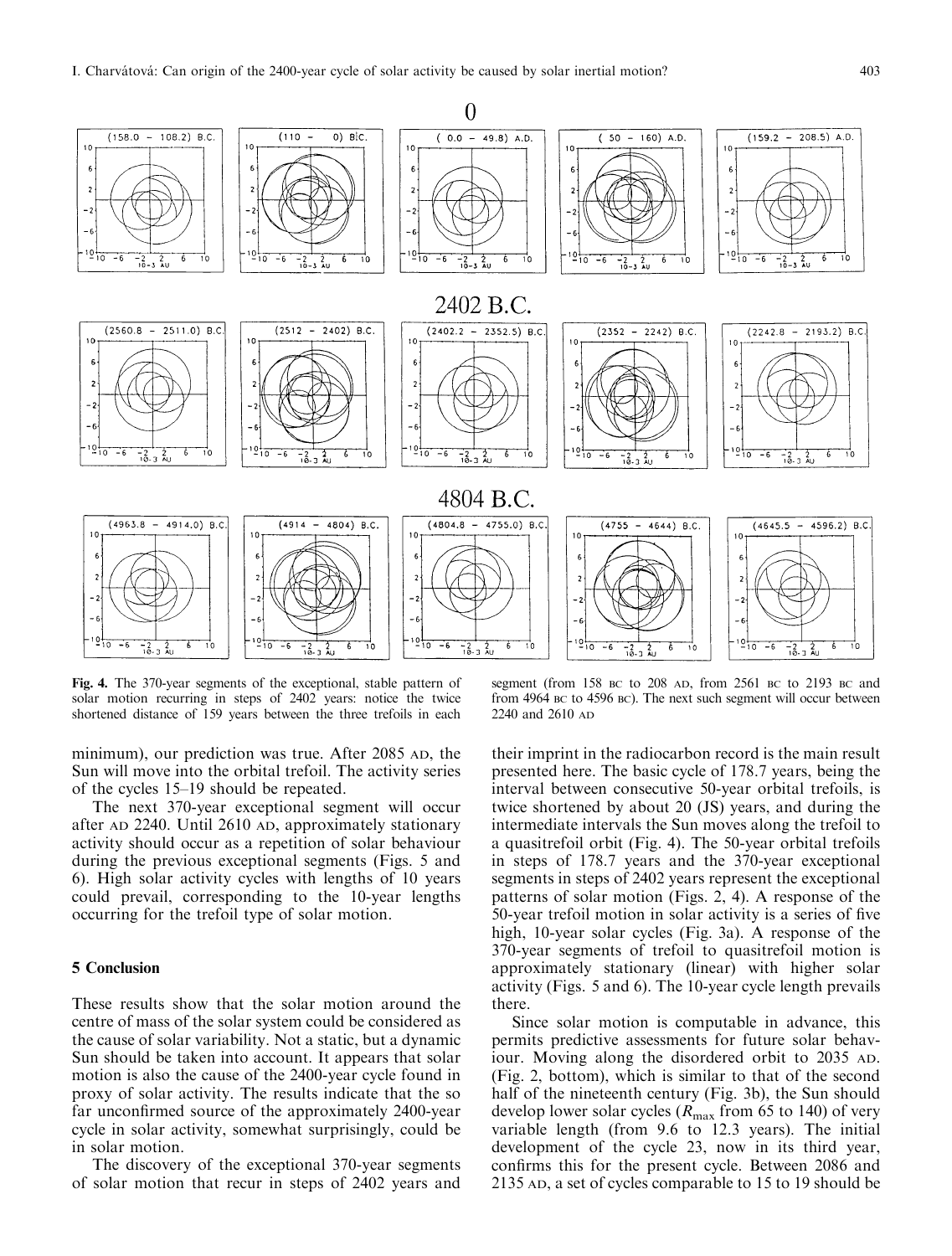

Fig. 5. Three intervals (1000 years preceding and following the centres of the 370-year exceptional segments). The radiocarbon data (decadal and bidecadal) of local or regional type was taken from Stuiver and Becker (1993), Stuiver and Pearson (1993) and Pearson and Quay (1993). The exceptional segments are denoted by the dashed vertical lines and three triangles. Error bars are plotted in the centres of the exceptional segments

repeated because the Sun will again move along a trefoil orbit.

Predictive assessments for the following centuries can be based on the 370-year exceptional segments and the related results. The next such segment will occur from AD 2240 to 2610. In correspondence with solar behaviour during the three previous exceptional 370-year segments, approximately stationary, high solar activity will be observed. The 10-year cycle lengths should prevail. A very long term maximum of solar activity comparable to that which was last observed during classical antiquity should occur in the mentioned interval (also see Stothers, 1979).

Statistical processing of the solar activity records in context with two types of solar motion formations is needed to estimate whether solar motion responds in solar activity and to understand mutual relations between the two phenomena. According to the results



Fig. 6. The data are here plotted for the whole period since 6000 BC. (marine model  $^{14}$ C ages calculated from the bidecadal atmospheric tree-ring data and a smoothing spline from coral data, Stuiver and Braziunas, 1993). The most stationary parts of the record coincide with the very exceptional segments of solar motion. They are denoted by the dashed vertical lines and by three triangles. The same type of record (approximately stationary, high solar activity) can be expected for the next exceptional segment which will occur between AD 2240 and 2610

obtained, the appropriate mechanism could eventually be established. A key to this is likely hidden in the 50 year trefoil interval. The mutual relations found between solar motion and solar activity and the latest knowledge about the internal structure of the Sun (obtained by SOHO, e.g. Turck-Chieze et al., 1997; Kosowichev et al., 1997) should be considered for this purpose. The individual solar spheres must surely respond to solar motion in distinct ways, provoking on the boundary layers a solar dynamo. The thin layer at the boundary between radiative and convection zones, where a shear flow was found by  $SOHO - MDI$ , `is likely to be the place where the solar dynamo operates' (Kosowichev et al., 1997). The results indicate that `solar dynamo' that was long sought in the solar interior, operates more likely from the outside, by means of the varying planetary configurations. As has been shown in Charvátová (1995a, b, c, 1997a), the solar motion could aid predictions also for terrestrial phenomena including climate.

Acknowledgements. This research was performed under the support of the Grant Agency of the Czech Republic, grant 97/205/ 0921.

Topical Editor E. Antonucci thanks R.W. Fairbridge and G. Bonino for their help in evaluating this paper.

#### References

- Ahluwalia, H. S., Present status of our prediction for solar cycle 23 maximum activity, in Proc. 26th Intern. Cosmic Ray Conf. (Salt Lake City, Utah, August 1999), 6, 260–263, 1999.
- Charvátová, I., The solar motion and the variability of solar activity, Adv. Space Res.,  $8$ , (7) 147-150, 1988.
- Charvátová, I., The relations between solar motion and solar variability, Bull. Astron. Inst. Czech., 41, 56-59, 1990a.
- Charvátová, I., On the relation between solar motion and solar activity in the years 1730-80 and 1910-60, Bull. Astron. Inst. Czech., 41, 200-204, 1990b.